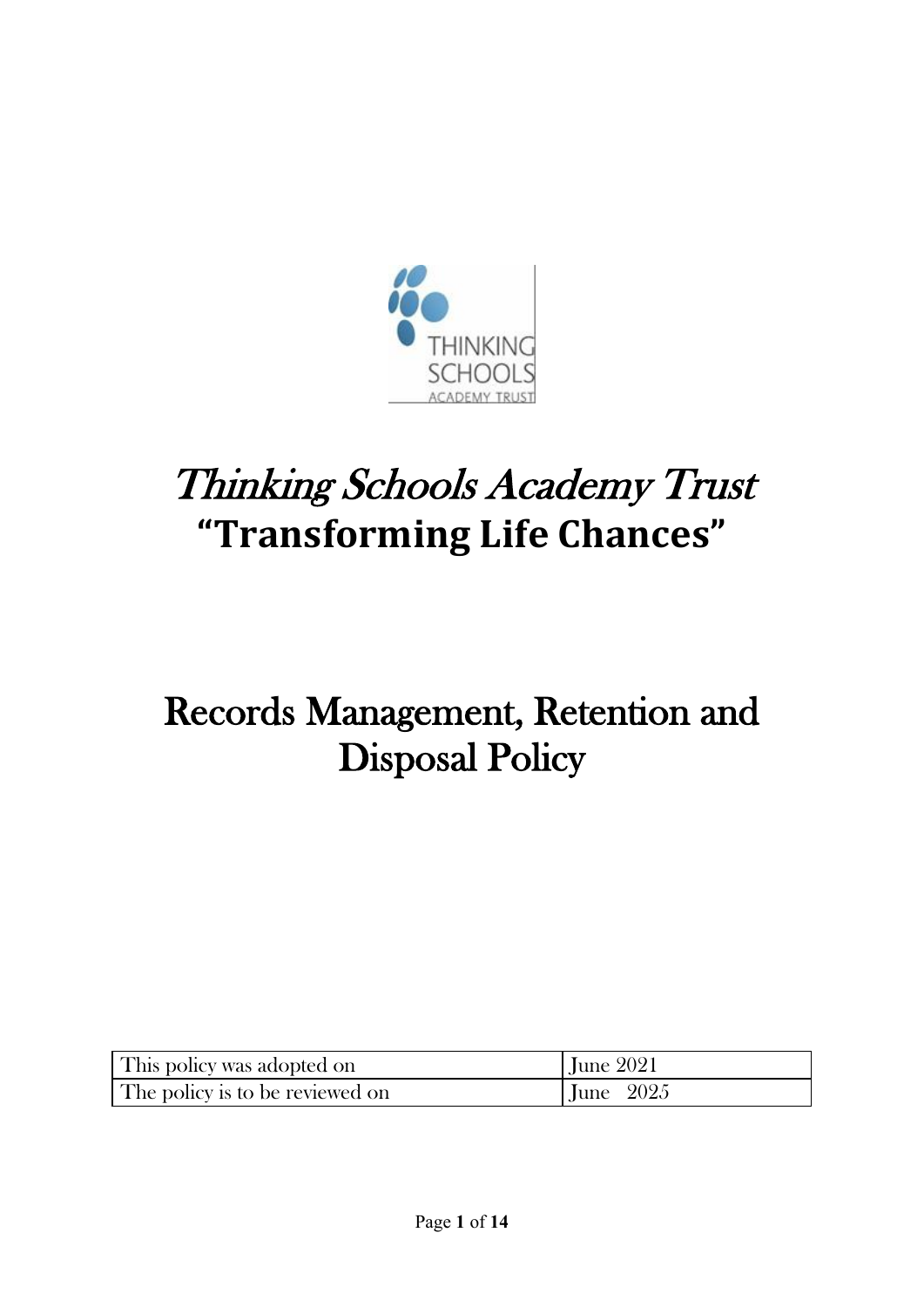#### 1. **Policy Statement**

- 1.1.Records Management is the process by which the Trust and Academies manage all aspects of any type of 'record' whether internally or externally generated and in any format or media type, from their creation, throughout their lifecycle and to their eventual disposal.
- 1.2.This policy should be read and actioned in accordance with all the other School policies dealing with information governance.

#### 2. **Definitions**

- 2.1."*The Trust*" means Thinking Schools Academy Trust.
- 2.2.*"Data"* means Personal Data and Special Category Personal Data.
- 2.3.*"Data Controller"* is the person who or the organisation which determine the purposes for which, and the manner in which, any personal data is processed. They are responsible for establishing practices and policies in line with Data Protection Legislation.
- 2.4."*Data Subject*" means all living individuals about whom the Academy holds Data. A Data Subject need not be a UK national or resident. All Data Subjects have legal rights in respect of their Data and the information that the Academy holds about them.
- 2.5.*"Data Processor*" means any person who or organisation which processes Data on behalf of the Data Controller including contractors, and suppliers and any third party whose work involves accessing or otherwise using Data held by the Academy. Data Processors have a duty to protect the information they process for and on behalf of the Academy by following this and other Academy information governance policies at all times.
- 2.6."*Data Protection Legislation*" means the General Data Protection Regulation (GDPR) and the Data Protection Act 2018.
- 2.7."*Personal Data*" means any information relating to an identified or identifiable natural person (a data subject); an identifiable natural person is one who can be identified, directly or indirectly, in particular by reference to an identifier such as a name, an identification number, location data, an online identifier or to one or more factors specific to the physical, physiological, genetic, mental, economic, cultural or social identity of that natural person
- 2.8."*Processing*" means any activity that involves use of the data. It includes obtaining, recording or holding the data, or carrying out any operation or set of operations on the data such as collection, recording, organisation, structuring, storage, adaptation or alteration, retrieval, consultation, use, disclosure by transmission, dissemination or otherwise making available, alignment or combination, restriction, erasure or destruction. Processing also includes transferring personal data to third parties.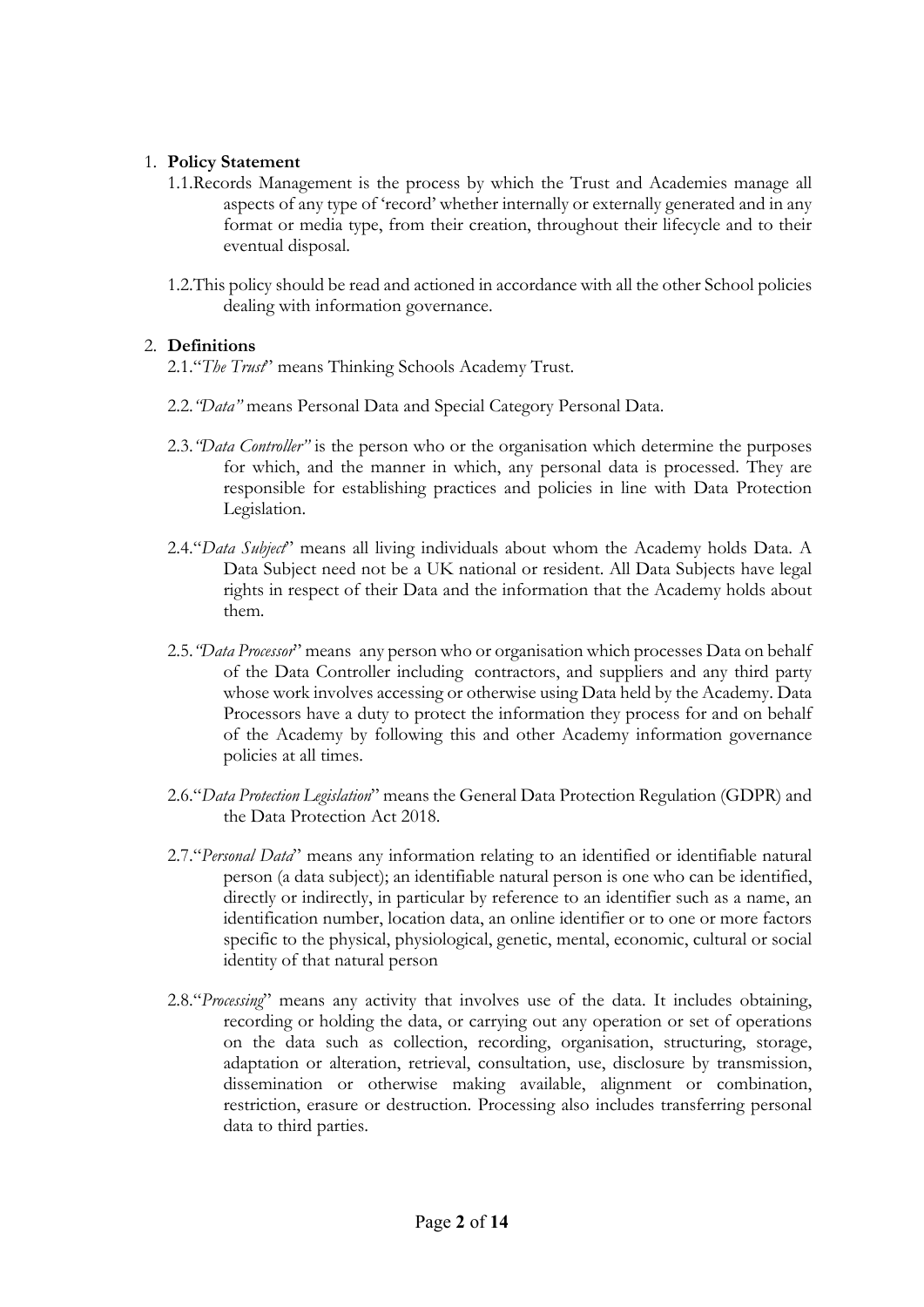- 2.9."*Special Category Personal Data*" means information about a person's racial or ethnic origin, political opinions, religious or philosophical beliefs, trade union membership, physical or mental health or condition or sexual life, or genetic or biometric data
- 2.10."*Social Media"* means websites and applications that enable users to create and share content or to participate in social networking including Facebook, LinkedIn, Twitter, Google+, and all other social networking sites, internet postings and blogs. It applies to use of Social Media for Academy purposes as well as personal use that may affect the Academy in any way.
- 2.11. "*Subject Access Request*" ("SAR") means a request by an individual to the Academy pursuant to Article 15 of the GDPR.

#### 3. **Relevant Data Protection Principles**

- 3.[1](#page-2-0). The data protection principles<sup>1</sup> which directly relate to the management, retention and disposal of Personal Data are that the Personal Data must be:
	- i. adequate, relevant and limited to what is necessary in relation to the purposes for which they are processed (Article 5(1)(c) of the GDPR)
	- ii. accurate and, where necessary, kept up to date; every reasonable step must be taken to ensure that personal data that are inaccurate, having regard to the purposes for which they are processed, are erased or rectified without delay (Article 5(1)(d) of the GDPR
	- iii. be kept in a form which permits identification of data subjects for no longer than is necessary for the purposes for which the personal data are processed (Article 5(1)(e) of the GDPR)
	- iv. be processed in a manner that ensures appropriate security of the personal data, including protection against unauthorised or unlawful processing and against accidental loss, destruction or damage, using appropriate technical or organisational measures (Article 5(1)(f) of the GDPR)

#### 4. **Retention Periods**

- **4.1**In line with Article 5(1)(e) of the GDPR as set out at 3.1 (iii) above each Academy and the Trust will not retain Data in an identifiable form for any longer than necessary for the purpose for which it was obtained and in determining an appropriate retention period will take into account the following:
	- i. The current and future value of the Data.
	- ii. The costs, risks and liabilities associated with retaining the Data in an identifiable form.

<span id="page-2-0"></span><sup>&</sup>lt;u>.</u> <sup>1</sup> Contained in Schedule 1 to DPA.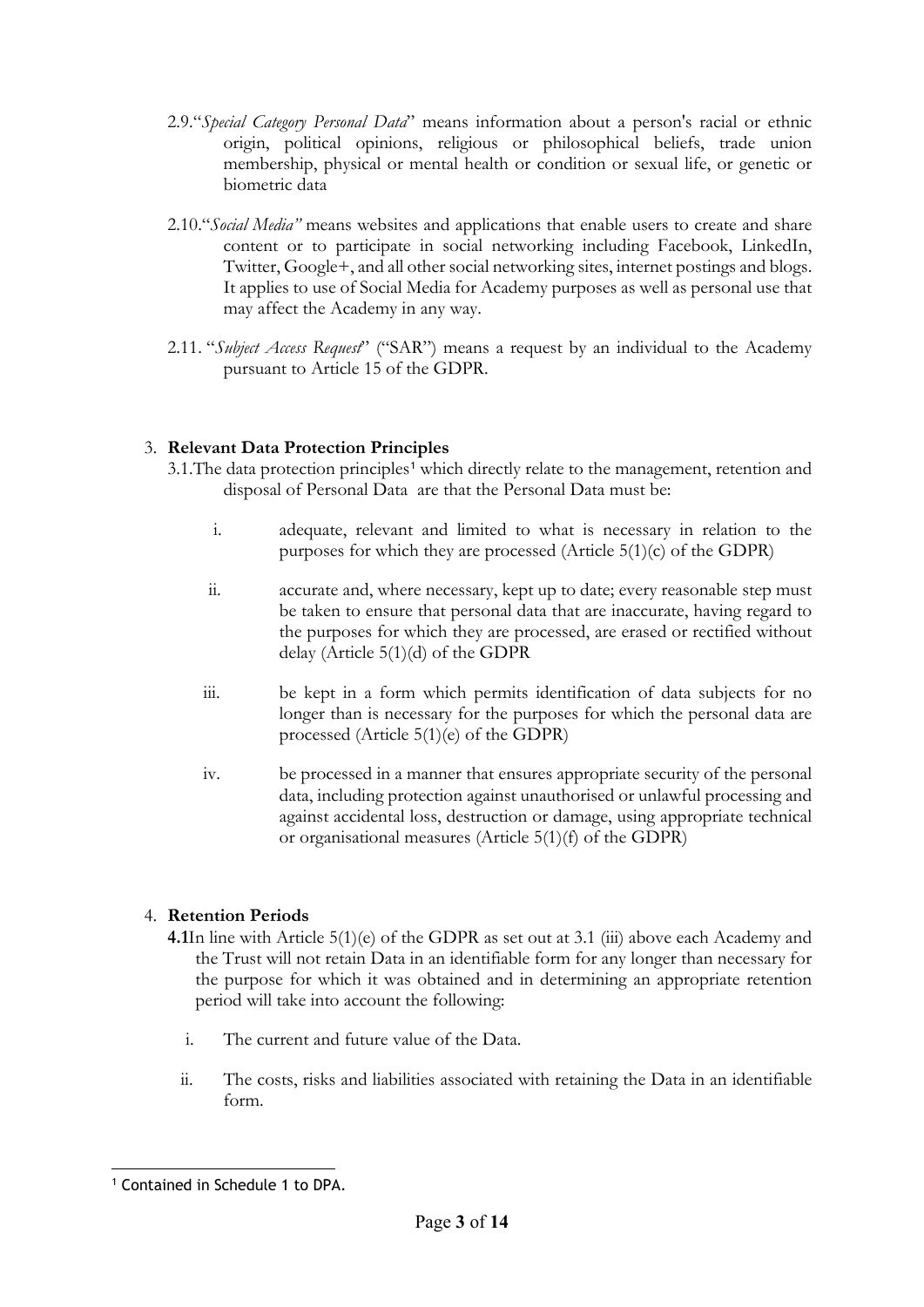- iii. The ease or difficulty in ensuring the Data remains accurate and up-to-date.
- iv. Any applicable statutory limitation periods.
- v. Any relevant guidance documents.

#### 4.2**Default Periods**

- i. The default period is the minimum period for which the Academy or Trust will retain Data. At the conclusion of the default period, the Academy or Trust will review the Data being held and determine whether it can be destroyed in accordance with paragraph 6 below.
- ii. The standard default period for retaining Data will be as set out in the Records Management Toolkit for Schools produced by the Records Management Society. This can be found at <https://irms.org.uk/page/SchoolsToolkit>
- iii. For Little Thinkers Nursery & Pre School Limited the standard default period for retaining data is set out in Appendix 1
- iv. For Thinking Solutions for Education Limited the standard default period for retaining data is set out in Appendix 2
- v. The Academy will take into account the matters set out in paragraph 4.3 below in determining whether Data will be retained beyond the default period.

#### 4.3**Exceptions to the Default Period**

- i. In the majority of cases Data will be securely disposed of when it reaches the end of the retention period. When assessing whether Data should be retained beyond the retention period the Academy will consider whether:
	- (a)The Data is subject to a current request pursuant to the GDPR.
	- (b)The Academy is the subject of, or involved in ongoing legal action to which the Data is or may be relevant.
	- (c)The Data is or could be needed in connection with an ongoing investigation.
	- (d)The Data is processed solely for archiving purposes in the public interest, scientific or historical research purposes or statistical purposes, and the Academy has put in place appropriate technical and organisational measures.
	- (e)There are changes to the regulatory or statutory framework which require the Data to be retained for a longer period.
	- (f) The data subject has exercised their right to restrict the processing of the Data in accordance with Article 18 of the GDPR.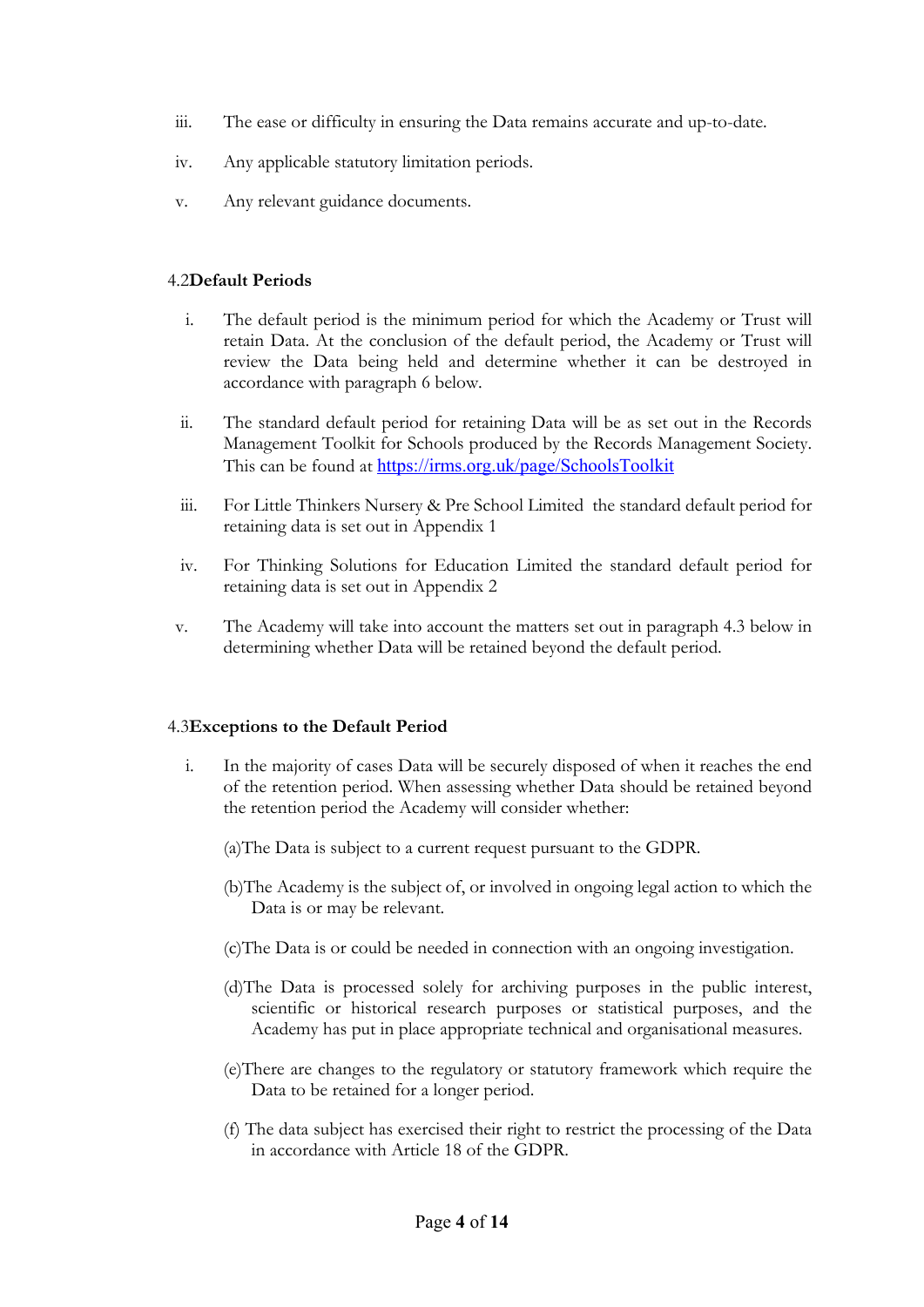(g) The data is linked to a direct debit and would be required as evidence in a Direct Debit chargeback claim

#### 5. **Storage of Data**

Data will be stored in accordance with the Information Security Policy in place at the Academy from time to time.

#### 6. **Disposal of Data**

- 6.1.When Data identified for disposal is destroyed, a register of the Data destroyed will be kept.
- 6.2.The destruction of Data is an irreversible act and must be clearly documented. All Data identified for disposal will be destroyed under confidential conditions by the Academy.
- 6.3.The Academy may sub-contract to another organisation its obligations to dispose of Data under confidential conditions.
- 6.4.Where the Academy sub-contracts its obligation to securely dispose of Data to a subcontractor or other third party, the Academy will satisfy itself of the subcontractor/third party's experience and competence to do so.
- 6.5.The decision for the destruction and disposal of Data must be made by nominated member of staff.

#### 7. **Manual Records**

Where Data is held in paper or other manual form, the default period for retaining Data has expired and none of the exceptions for retaining Data beyond the default period at set out at paragraph 4.3 (i) (a) to (e) is satisfied, the Academy will ensure the Data is shredded or otherwise confidentially disposed of by the Academy or by a person duly authorised by the Academy to confidentially destroy the Data.

#### 8. **Electronic Records**

8.1 Where Data is held in an electronic format the Academy or Trust will where feasible use its reasonable endeavours to:

- i. Put the Data beyond use so that the Data is no longer on a live electronic system and cannot be accessed by a Data Processor.
- ii. Permanently delete the Data from the Academy electronic systems when and where this becomes possible. The Academy will only engage Data Processors that are able to provide sufficient guarantees in relation to the secure disposal of Data.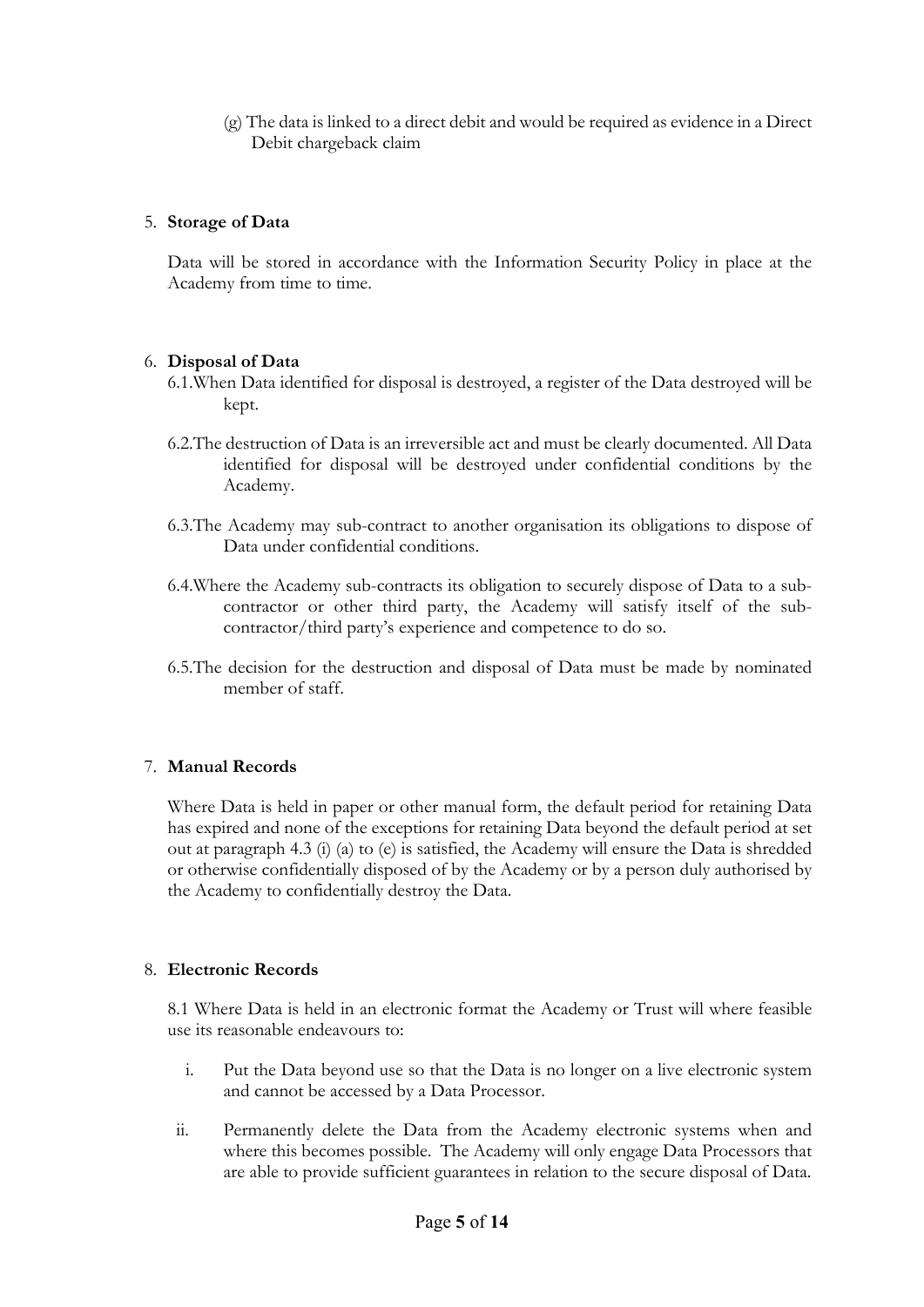8.2 Where the steps set out at paragraph 8.1 (a) to (d) are complied with, the Academy considers the Data to be 'put beyond use' and this Data will not be used in order to respond to a Subject Access Request.

#### 9. **Monitoring and Review**

This policy will be reviewed by the nominated person responsible for data protection in the Academy every 4years or earlier if required and may be subject to change.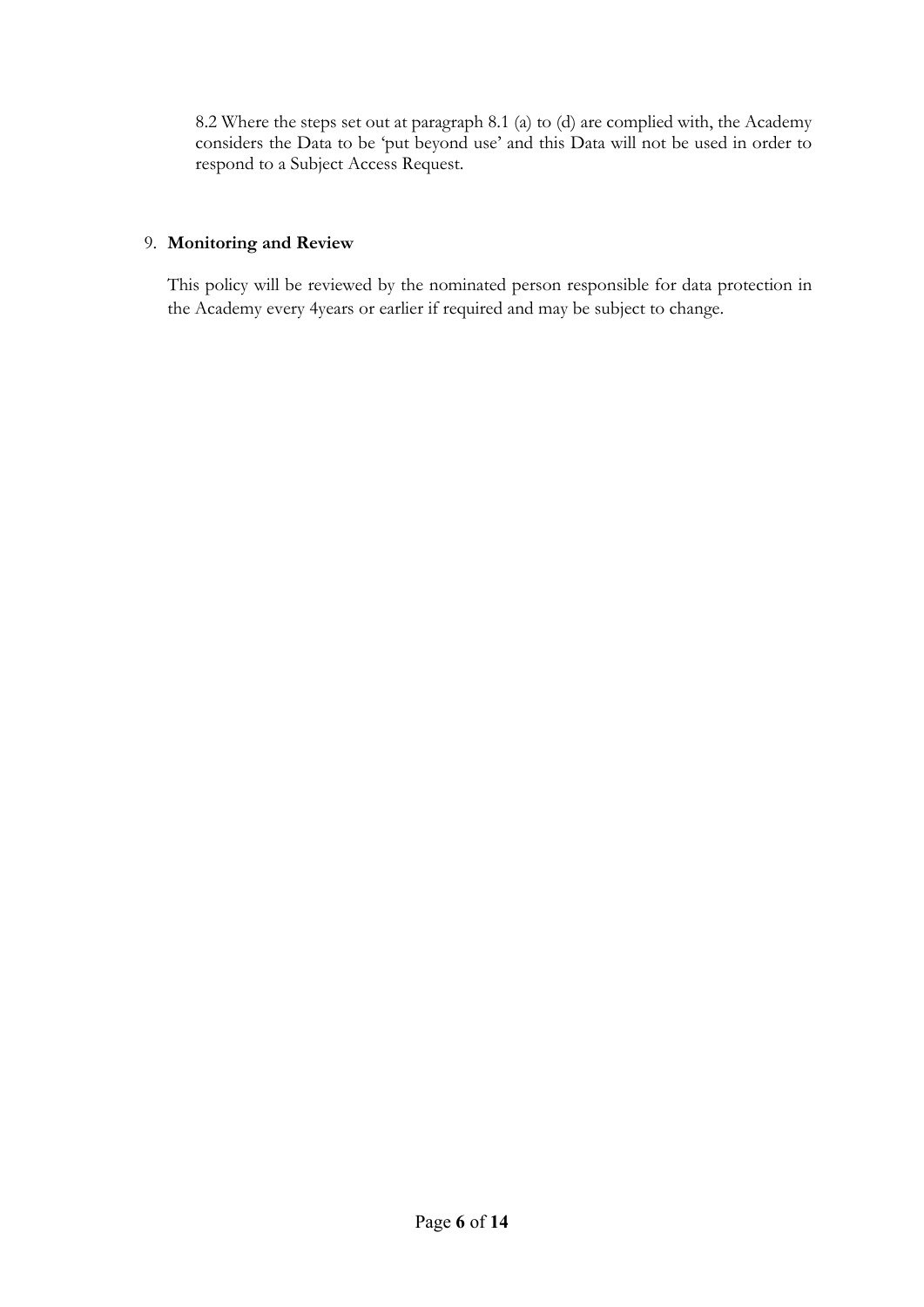### **Little Thinkers Nursery & Pre School Limited Retention Schedule**

| Children's records                                                                                                              | <b>Retention period</b>                                                                                                                                                                                                                                                                                        | <b>Status</b>                                      | Authority                                                                                                                                                                                                                                                                                       |
|---------------------------------------------------------------------------------------------------------------------------------|----------------------------------------------------------------------------------------------------------------------------------------------------------------------------------------------------------------------------------------------------------------------------------------------------------------|----------------------------------------------------|-------------------------------------------------------------------------------------------------------------------------------------------------------------------------------------------------------------------------------------------------------------------------------------------------|
| Children's records - including<br>registers, medication record books<br>and accident record books pertaining<br>to the children | A reasonable period of time after<br>children have left the provision -<br>individual providers should<br>determine how long to retain<br>records relating to individual<br>children.                                                                                                                          | Requirement                                        | Statutory Framework for the Early<br>Years Foundation Stage 2017 (given<br>legal force by Childcare Act 2006)                                                                                                                                                                                   |
|                                                                                                                                 | Until the child reaches the age of 21 -<br>or until the child reaches the age of 24<br>for child protection, SEND records<br>and health care plans. Records in<br>relation to safeguarding concerns will<br>also need to be kept in accordance<br>with the Local Safeguarding Children<br>Board's requirements | Recommendation from preschool<br>learning alliance | Limitation Act 1980<br>Normal limitation rules (which mean<br>that an individual can claim for<br>negligently caused personal injury up<br>to 3 years after, or deliberately caused<br>personal injury up to 6 years after the<br>event) are postponed until a child<br>reaches 18 years of age |
| Records of any reportable death,<br>injury, disease or dangerous<br>occurrence                                                  | 3 years after the date the record was<br>made                                                                                                                                                                                                                                                                  | Requirement                                        | The Reporting of Injuries, Diseases<br>and Dangerous Occurrences<br>Regulations 1995 (RIDDOR) (as<br>amended)                                                                                                                                                                                   |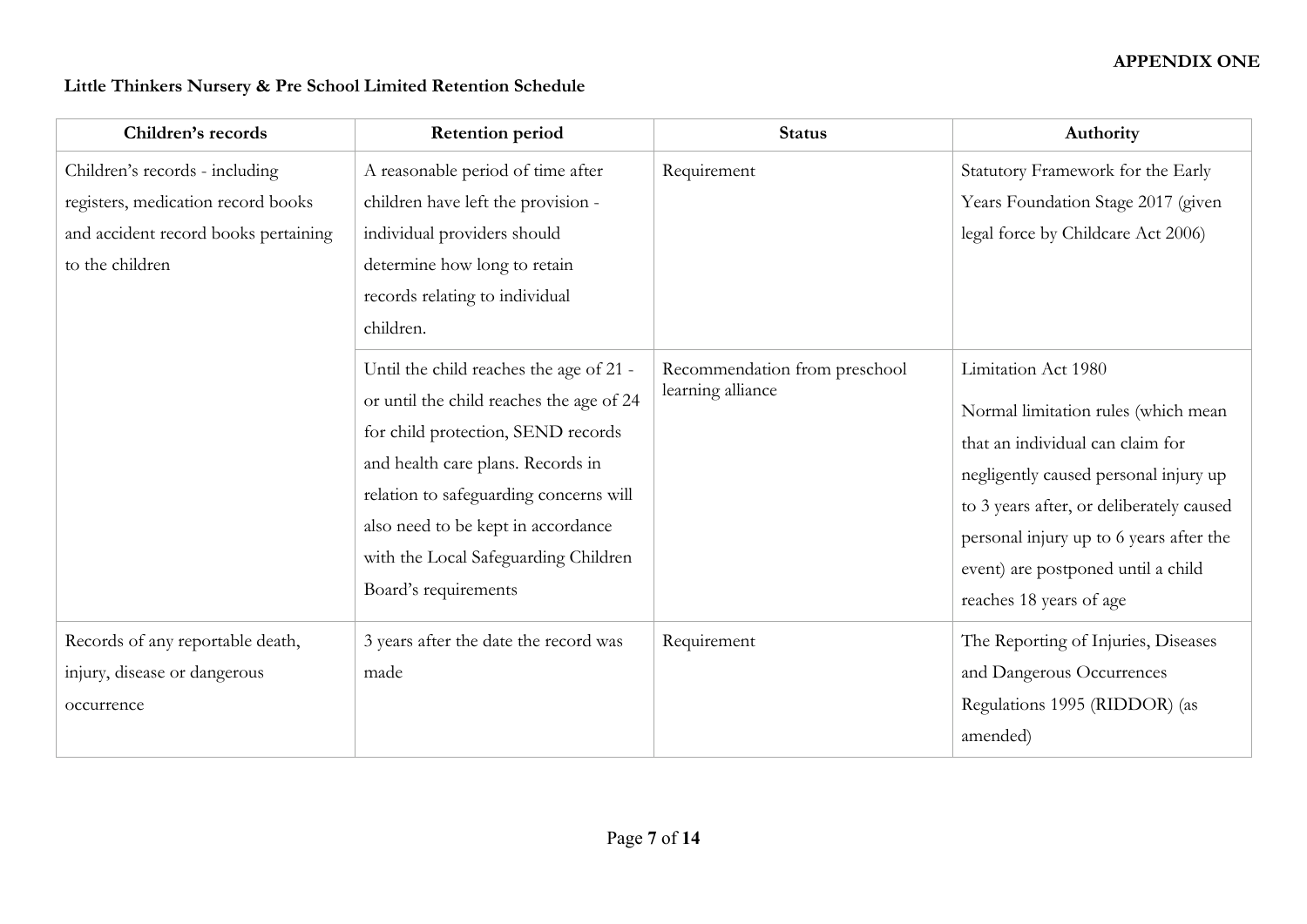| <b>Personnel records</b>                                                    | <b>Retention period</b>                                                                                                                                                                                                                                                                                                                                                                                                | <b>Status</b>                                      | Authority                                                  |
|-----------------------------------------------------------------------------|------------------------------------------------------------------------------------------------------------------------------------------------------------------------------------------------------------------------------------------------------------------------------------------------------------------------------------------------------------------------------------------------------------------------|----------------------------------------------------|------------------------------------------------------------|
| Application forms and interview notes<br>for unsuccessful candidates        | 6 months to a year                                                                                                                                                                                                                                                                                                                                                                                                     | Recommendation from preschool<br>learning alliance | Chartered Institute of Personnel<br>and Development (CIPD) |
| Personnel files and training records<br>(including disciplinary records and | 6 years after employment ceases                                                                                                                                                                                                                                                                                                                                                                                        | Recommendation from preschool<br>learning alliance | <b>CIPD</b>                                                |
| working time records)                                                       | Records of unfounded allegations of a<br>child protection nature must be kept<br>until the person's normal retirement<br>age or 10 years after the date of the<br>allegation; allegations found to be<br>malicious must be removed from<br>personnel files.                                                                                                                                                            | Requirement                                        | Keeping Children Safe in Education,<br><b>DfE 2018</b>     |
| DBS check information                                                       | Original DBS disclosures: a maximum<br>of 6 months<br>Providers must be able to show Ofsted<br>they have kept a record of DBS<br>disclosures and the DBS Code of<br>Practice permits them to retain the<br>following details: the date of issue of<br>the certificate; the name of the subject;<br>the type of certificate requested; the<br>position for which the certificate was<br>requested; the unique reference | Recommendation from preschool<br>learning alliance | Disclosure and Barring Service/Ofsted                      |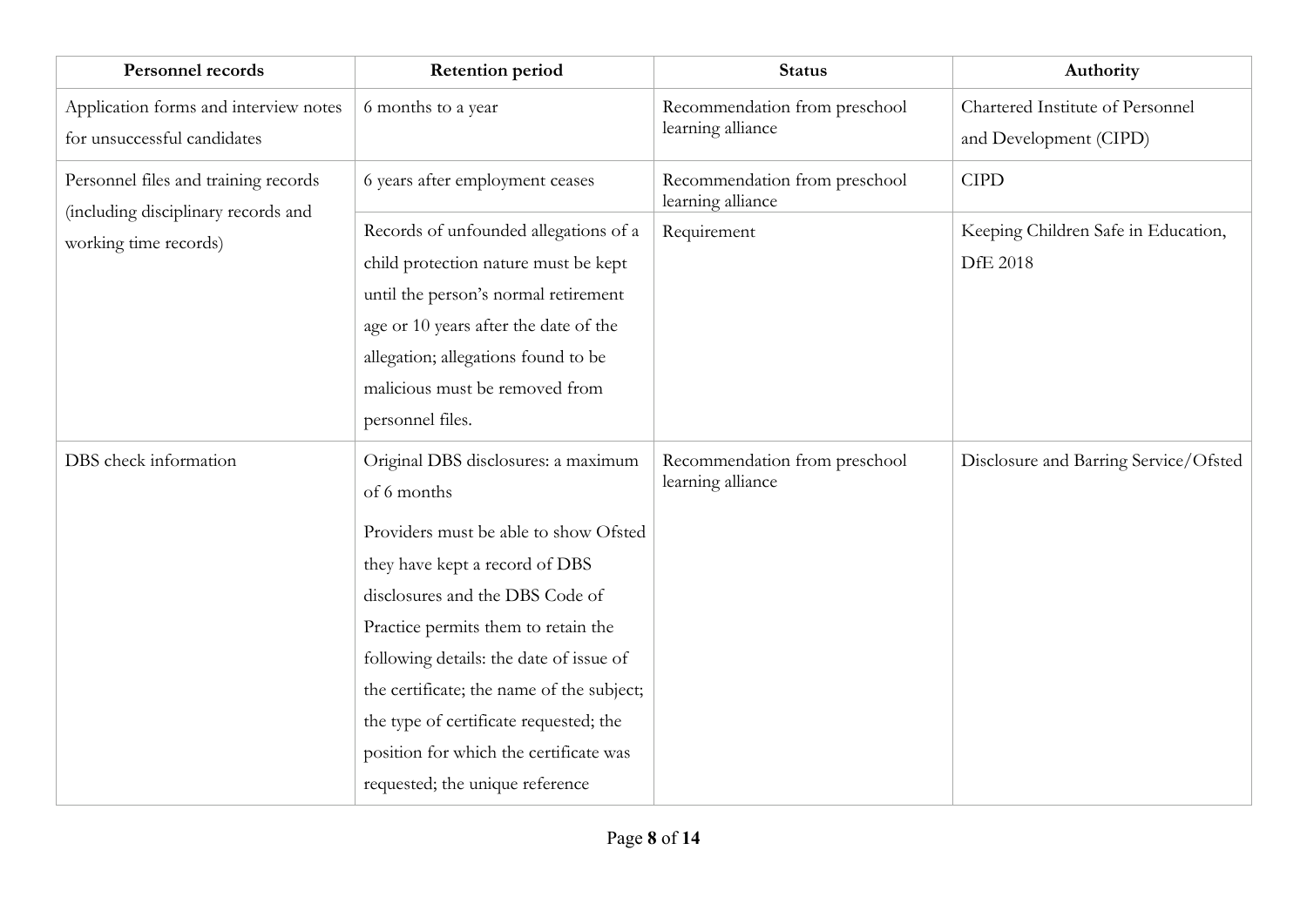|                                       | number; details of the recruitment                                       |                                                    |                                       |
|---------------------------------------|--------------------------------------------------------------------------|----------------------------------------------------|---------------------------------------|
|                                       | decision taken.                                                          |                                                    |                                       |
|                                       |                                                                          |                                                    |                                       |
| Pay                                   |                                                                          |                                                    |                                       |
| Wage/salary records (including        | 6 years                                                                  | Requirement                                        | Taxes Management Act 1970             |
| overtime, bonuses and expenses)       |                                                                          |                                                    |                                       |
| Statutory Maternity Pay (SMP) records | 3 years after the end of the tax year                                    | Requirement                                        | The Statutory Maternity Pay (General) |
|                                       | to which they relate                                                     |                                                    | Regulations 1986                      |
| Parental leave records                | 5 years from the birth/adoption of<br>the child or 18 years if the child | Recommendation from preschool<br>learning alliance | <b>CIPD</b>                           |
|                                       | receives a disability allowance                                          |                                                    |                                       |
| Statutory Sick Pay (SSP) records      | 6 years after employment ends                                            | Recommendation from preschool<br>learning alliance | <b>CIPD</b>                           |
| Income tax and National               | At least 3 years after the end of the                                    | Requirement                                        | The Income Tax (Employments)          |
| Insurance returns/records             | tax year to which they relate                                            |                                                    | Regulations 1993 (as amended)         |
| Redundancy details, calculations of   | 6 years after employment ends                                            | Recommendation from preschool                      | <b>CIPD</b>                           |
| payments, refunds, notification to    |                                                                          | learning alliance                                  |                                       |
| the Secretary of State                |                                                                          |                                                    |                                       |
| National Minimum Wage Records         | 3 years after the end of the pay                                         | Requirement                                        | National Minimum Wage Act 1998        |
|                                       | reference period following the one                                       |                                                    |                                       |
|                                       | that the records cover                                                   |                                                    |                                       |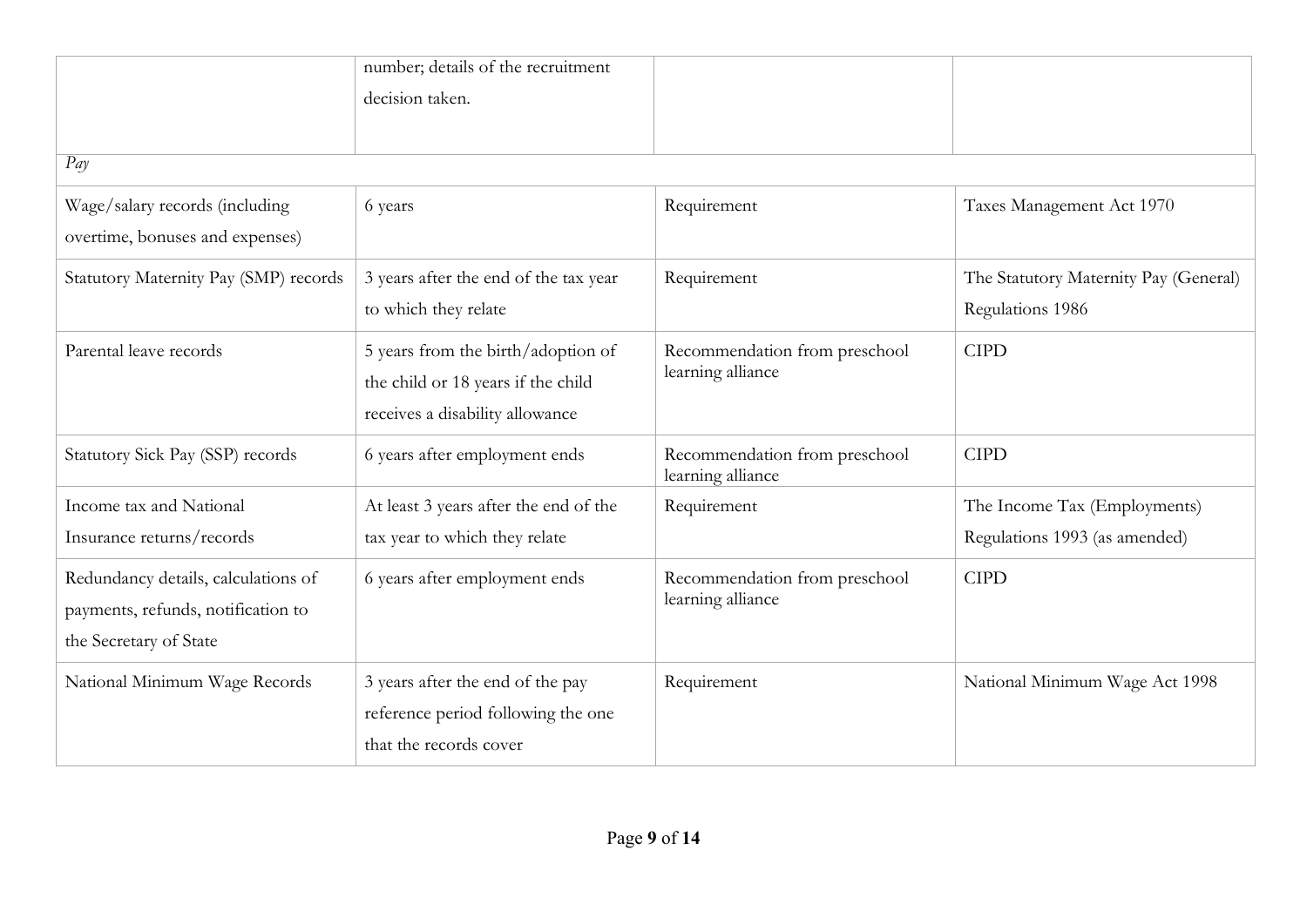| Pensions scheme and member records | 6 years from the automatic                                          | Requirement                                        | The Pensions Regulator |
|------------------------------------|---------------------------------------------------------------------|----------------------------------------------------|------------------------|
|                                    | enrolment staging date                                              |                                                    |                        |
|                                    | 12 years from the ending of any<br>benefit payable under the policy | Recommendation from preschool<br>learning alliance | CIPD                   |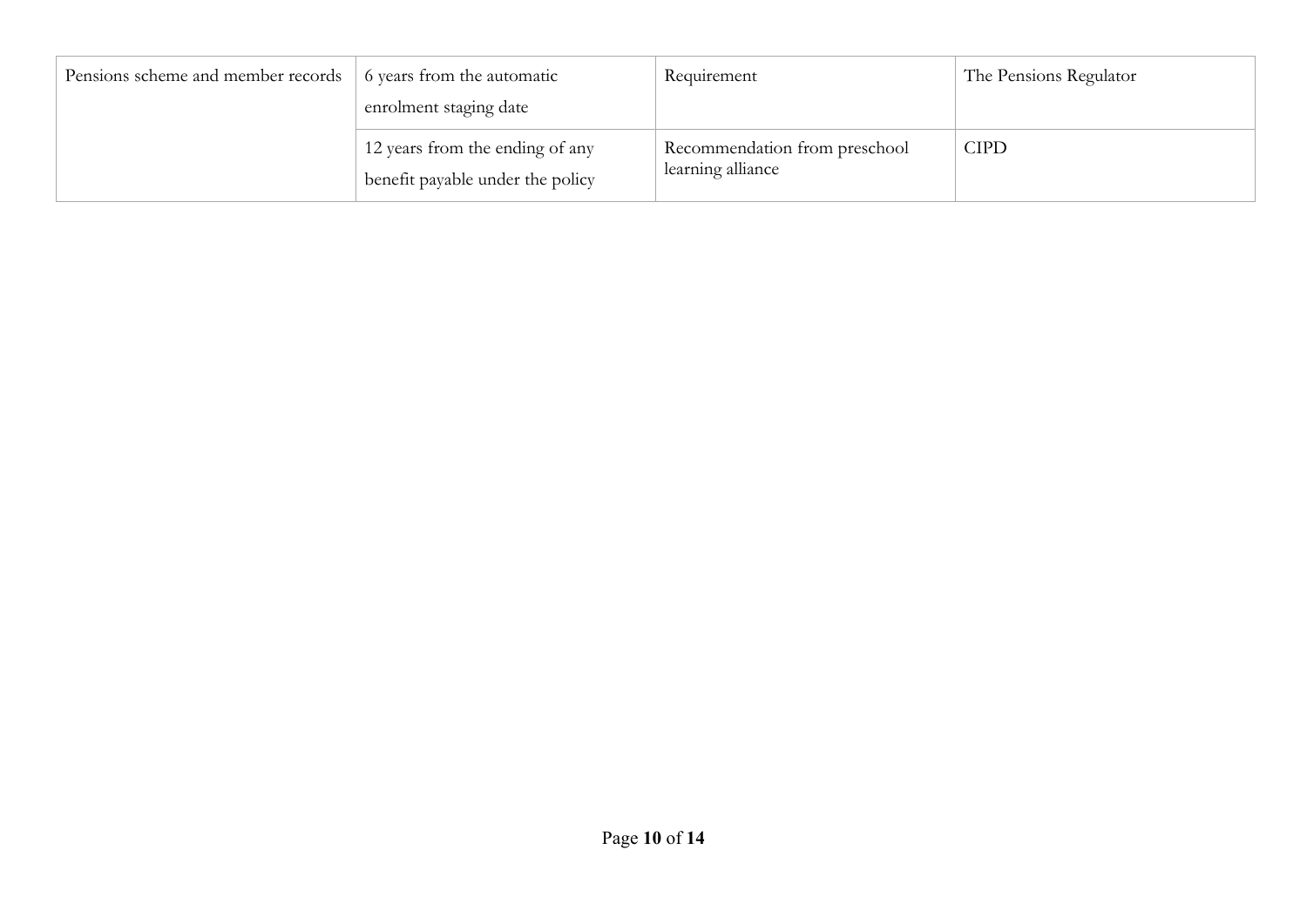| Personnel records (cont'd)                                                                                          | <b>Retention period</b>                                                                                                                                     | <b>Status</b>                                      | Authority                                                                                                     |
|---------------------------------------------------------------------------------------------------------------------|-------------------------------------------------------------------------------------------------------------------------------------------------------------|----------------------------------------------------|---------------------------------------------------------------------------------------------------------------|
| Health and Safety                                                                                                   |                                                                                                                                                             |                                                    |                                                                                                               |
| Staff accident records (for<br>organisations with 10 or more<br>employees)                                          | 3 years after the date of the last entry in Requirement<br>the book (separate rules govern the<br>recording of accidents involving<br>hazardous substances) |                                                    | Social Security (Claims and<br>Payments) Regulations 1979                                                     |
| Records of any reportable death,<br>injury, disease or dangerous<br>occurrence                                      | 3 years after the date the record was<br>made                                                                                                               | Requirement                                        | The Reporting of Injuries, Diseases<br>and Dangerous Occurrences<br>Regulations 1995 (RIDDOR) (as<br>amended) |
| Accident/medical records as specified<br>by the Control of Substances<br>Hazardous to Health Regulations<br>(COSHH) | 40 years from the date of the last entry                                                                                                                    | Requirement                                        | The Control of Substances<br>Hazardous to Health Regulations<br>2002 (COSHH)                                  |
| Assessments under Health and Safety<br>Regulations and records of                                                   | Permanently                                                                                                                                                 | Recommendation from preschool<br>learning alliance | <b>CIPD</b>                                                                                                   |
| consultations with safety<br>representatives and committees                                                         | For the life of the assessment plus 3<br>years                                                                                                              | Recommendation from preschool<br>learning alliance | Information and Records<br>Management Society (IRMS)                                                          |
| <b>Financial records</b>                                                                                            | <b>Retention period</b>                                                                                                                                     | <b>Status</b>                                      | Authority                                                                                                     |
| Accounting records (e.g. cash<br>books, invoices, receipts)                                                         | 3 years from the end of the<br>financial year for private and<br>charitable companies, 6 years for                                                          | Requirement                                        | Companies Act 2006                                                                                            |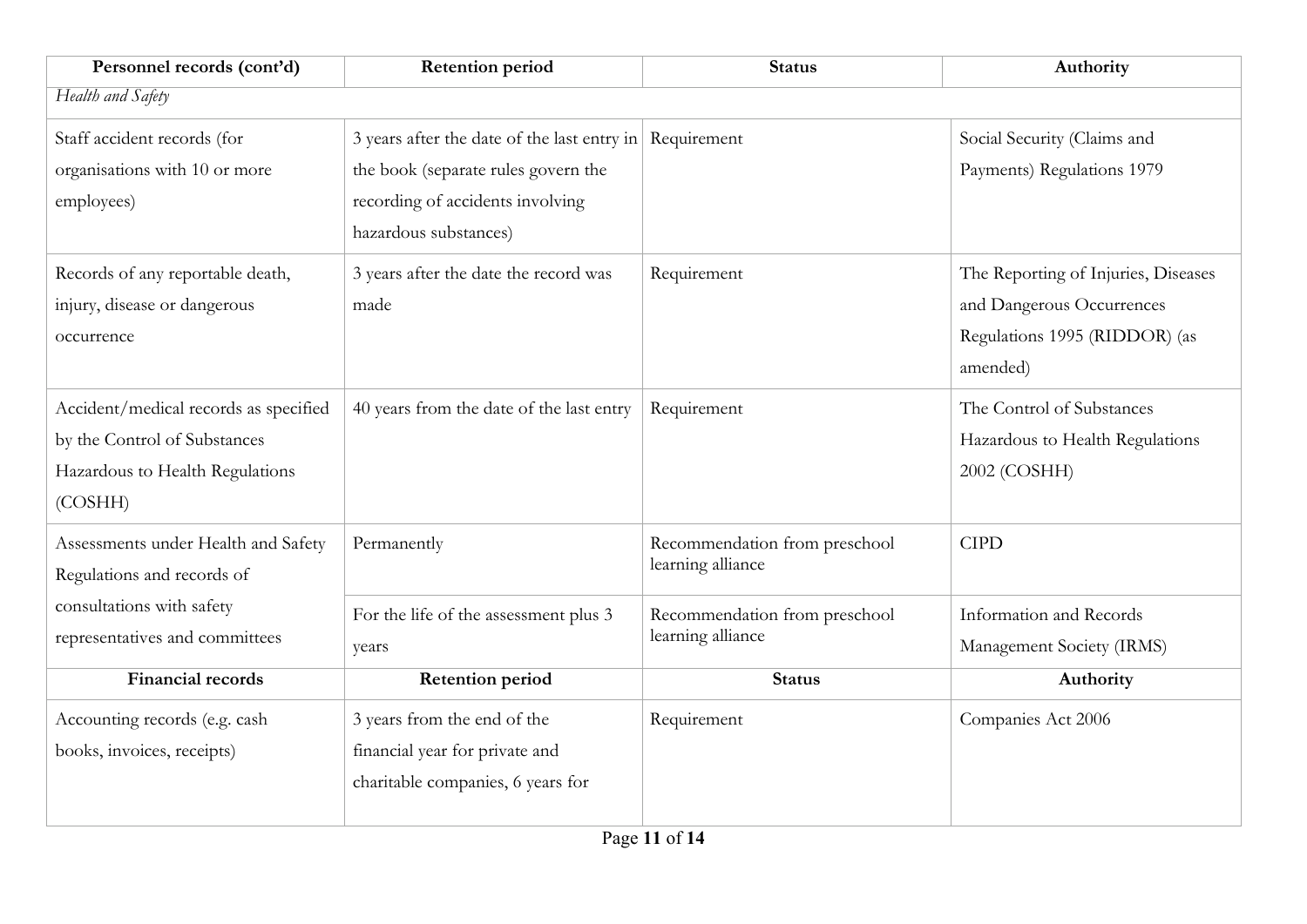| public limited companies |             |                    |
|--------------------------|-------------|--------------------|
|                          |             |                    |
|                          |             |                    |
|                          |             |                    |
| 6 years for charities    | Requirement | Charities Act 2011 |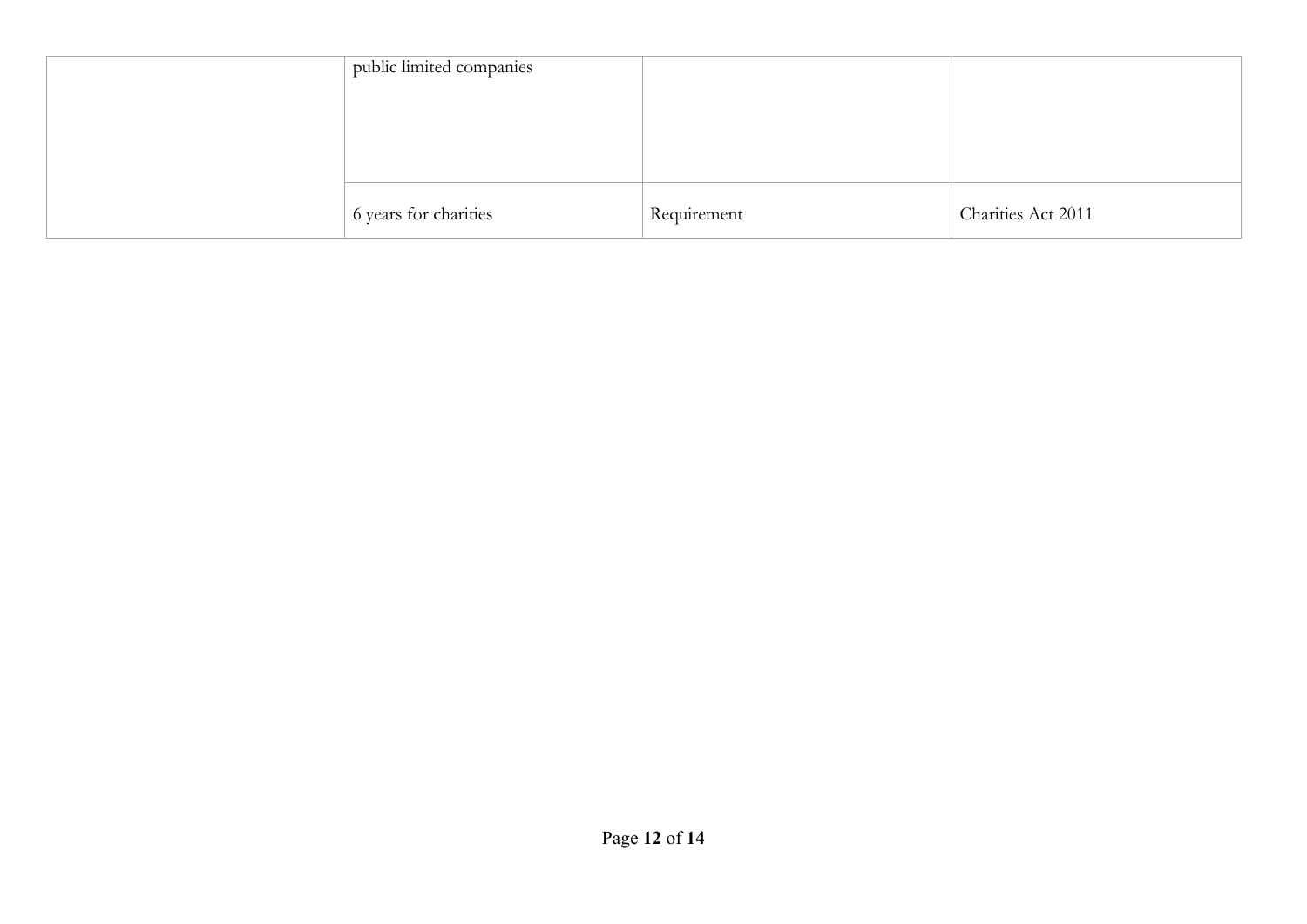| <b>Administration records</b>          | <b>Retention period</b>                                                                                | <b>Status</b>                                      | Authority                                                                  |
|----------------------------------------|--------------------------------------------------------------------------------------------------------|----------------------------------------------------|----------------------------------------------------------------------------|
| Employers' liability insurance records | For as long as possible                                                                                | Recommendation from preschool<br>learning alliance | Health and Safety Executive                                                |
| Visitors books/signing in sheets       | The current year plus 6 years                                                                          | Recommendation from preschool<br>learning alliance | <b>IRMS</b>                                                                |
| Policy documents                       | For the life of the policy/setting<br>plus 3 years                                                     | Recommendation from preschool<br>learning alliance | <b>IRMS</b>                                                                |
| Complaints                             | At least 6 years after the date of<br>resolution of the complaint                                      | Recommendation from preschool<br>learning alliance | <b>IRMS</b>                                                                |
| Minutes/minute books                   | At least 10 years from the date of<br>the meeting for companies                                        | Requirement                                        | Companies Act 2006                                                         |
|                                        | At least 6 years from the date of<br>Charitable<br>for<br>meeting<br>the<br>Incorporated Organisations | Requirement                                        | The Charitable Incorporated<br>Organisations (General) Regulations<br>2012 |
|                                        | Permanently                                                                                            | Recommendation from preschool<br>learning alliance | <b>CIPD</b>                                                                |